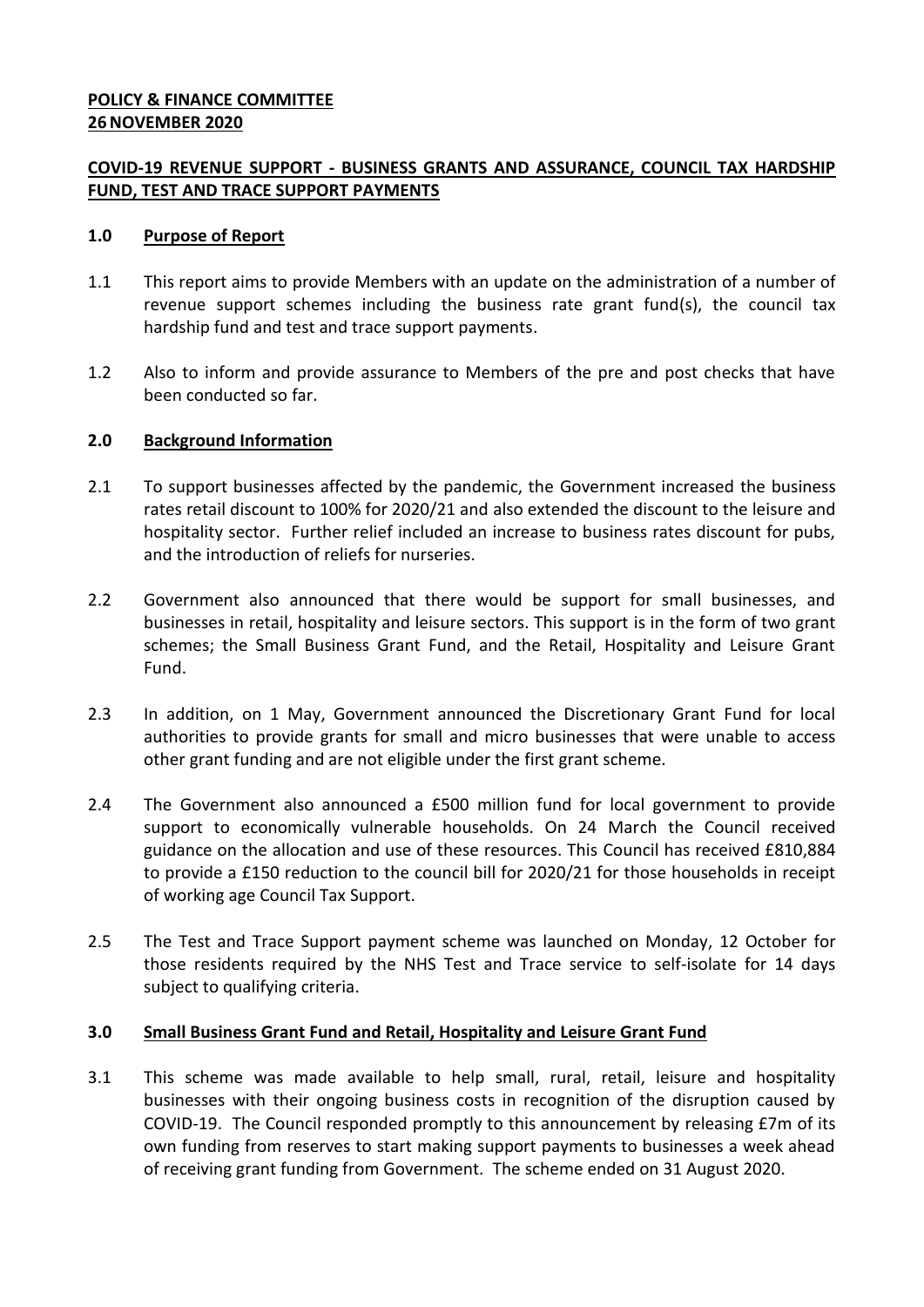3.2 A total of £26,630,000 was paid to 2,270 businesses as follows:-

### Small Business Grant Fund:

Businesses in receipt of Small Business Rates Relief or Rural Rates Relief as of 11 March 2020 were eligible for a payment of £10,000. A total of £18,020,000 was paid to 1,802 small businesses within the Newark and Sherwood District.

### Retail, Hospitality and Leisure Grant Fund:

Businesses in in receipt of the Expanded Retail Discount (which covers retail, hospitality and leisure) on 11 March 2020, with a rateable value of less than £51,000, were eligible for cash grants of up to £25,000 per property. A total of £8,610,000 was paid to 468 businesses within the Newark and Sherwood District.

### **4.0 Local Discretionary Grant scheme**

4.1 This additional fund (5% of the Retail, Hospitality and Leisure Grant Fund) was aimed at small and micro businesses who were not eligible for the Small Business Grant Fund or the Retail, Leisure and Hospitality Fund. A panel of 5 officers, chaired by the Director of Resources/Deputy Chief Executive administered this fund and a total £1,239,105.67 was paid to 127 businesses.

### **5.0 Pre and Post Assurance of the Grant Schemes**

- 5.1 Government guidance required local authorities to complete a Fraud Risk Assessment for each business grant scheme in order to ascertain what actions and checks should be undertaken to minimise the risk of error and/or fraud and over payment.
- 5.2 The same guidance required local authorities to provide a monthly report to Central Government comprising an update on their Fraud Risk Assessments and pre- and postpayment assurance activities as they are delivered. The Business Manager – Financial Services has completed the Council's Fraud Risk Assessments and is responsible for submitting the monthly returns.
- 5.3 COVID-19 fraud intelligence bulletins have been received from the Fraud Advisory Panel throughout the pandemic. In addition, regular fraud alerts have been received from the National Antifraud Network. These bulletins have provided information and intelligence on emerging fraud threats and trends affecting members of the public and both the private and public sectors. The fraud risks have been shared with relevant officers.
- 5.4 A number of prepayment checks have been made through the on-line application process which were then cross checked to the business rates system. Any discrepancies identified at this point were investigated.
- 5.5 The sector/type/nature of the business was checked to ensure the business met the qualifying criteria.
- 5.6 A range of evidence was required in support of discretionary grant applications to demonstrate that the business was financially impacted by the pandemic. In addition checks were made to Companies House to ensure that payments were not made to a business that was either in liquidation or dissolved on  $11<sup>th</sup>$  March (qualifying date).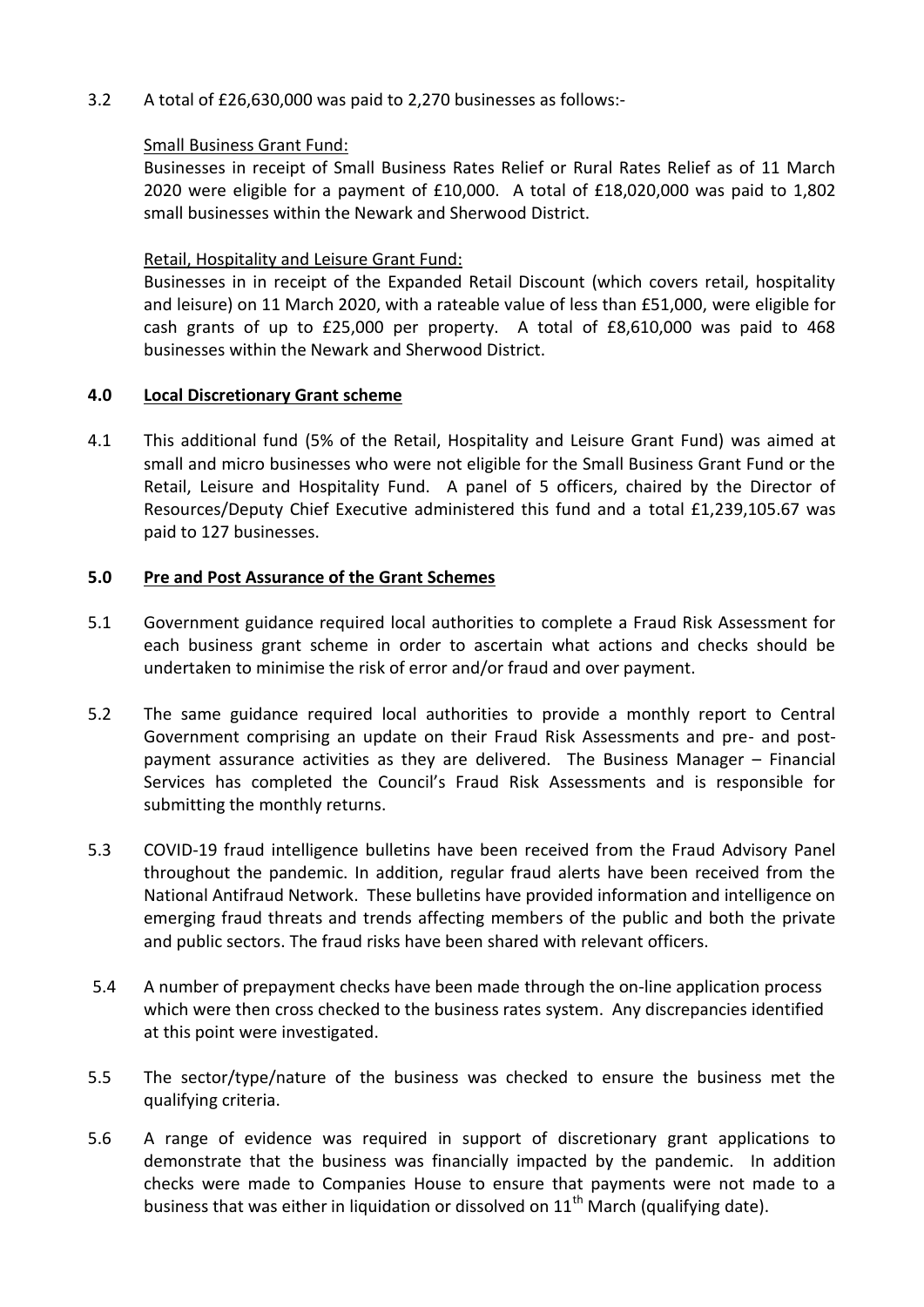- 5.7 Prior to making payment sort code and bank account details were verified and a check made to ensure that a duplicate payments were avoided.
- 5.8 Each claim was checked for a receipt of a De Minimus Declaration that by accepting the grant the business would not be breaching state aid rules.
- 5.9 The Council has prevented two fraud attempts (totalling £50K), but unfortunately has been the victim of two frauds (£20K) where we have identified that the businesses were not trading on 11 March 2020. The details have been forwarded to the National Investigation Service who is leading the investigation into cross-border, multiple authority COVID-19 business grant frauds.
- 5.10 The Government's Counter Fraud Function has worked in partnership with Experian to introduce two products to assist local authorities with post payment checks. The Council is using these tools, available via the National Fraud Initiative website, to:
	- Verify the bank accounts of companies in receipt of these business grants; and
	- provide insight into whether the company was trading at the relevant date for these grants.
- 5.11 The Council has submitted records relating to 2,270 grant payments to the National Fraud Initiative for verification and has used the results to conduct post event assurance checks:-
	- Data matching and risk rating highlighted 749 grant claims that could not verified or matched to company and bank records and required investigation.

Of these 719 cases have been updated as processed with no issue, the majority of these were sole traders where it would not be possible to verify trading history, banking records etc.

5.12 In addition to the two frauds (6.9 above) 3 cases have been identified as potential fraud /error. The remaining 27 cases are currently being investigated.

# **6.0 Support to Council Taxpayers**

- 6.1 The Government has provided local authorities with funding to provide additional support to working age residents who qualify for Council Tax support.
- 6.2 Council Tax reductions of £150 have been applied for all households of working age that are already in receipt of Council Tax Support. So far, 5,539 awards totalling £675,518 have been made out of a budget of £810,844.

# **7.0 Test and Trace Support Payments**

- 7.1 From 28 September 2020, individuals will be entitled to a Test and Trace Support Payment of £500 if they:
	- Have been told to stay at home and self-isolate by NHS Test and Trace, either because they have tested positive for coronavirus or have recently been in close contact with someone who has tested positive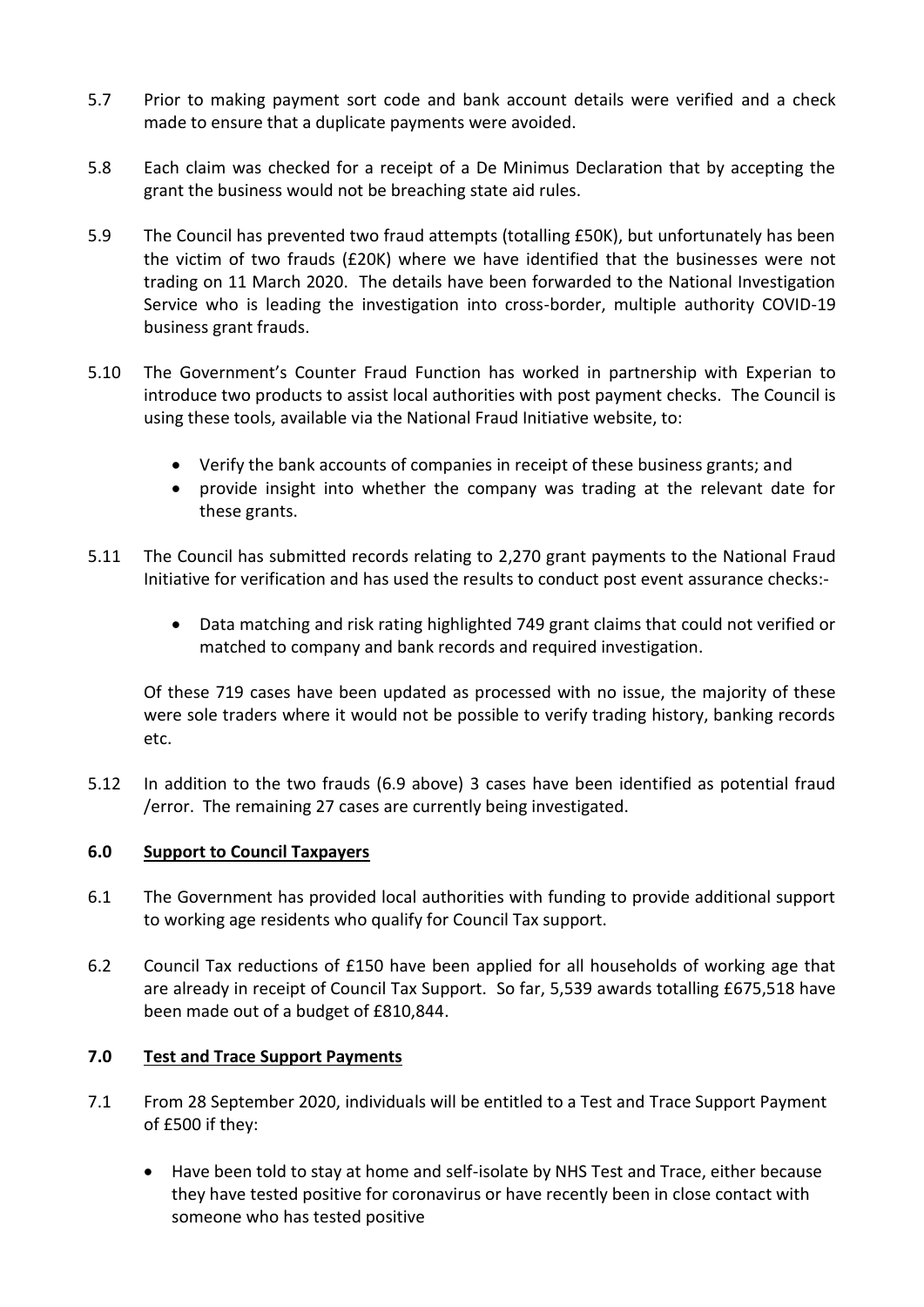- Are employed or self- employed
- Are currently receiving any of the following benefits:
	- $\checkmark$  Universal Credit
	- $\checkmark$  Working Tax Credit
	- $\checkmark$  Income Based Employment and Support Allowance
	- $\checkmark$  Income Based Jobseekers Allowance
	- $\checkmark$  Income Support
	- $\checkmark$  Housing Benefit
	- $\checkmark$  Pension Credit
- 7.2 The payment is designed to support people on low incomes, *if they will lose income as a result of self-isolating.*
- 7.3 As with the other schemes the application process is on-line, in addition each claimant will be required to provide their unique NHS Test and Trace reference which is then verified with the contact tracing advisory service.
- 7.4 Further pre-payment checks include the requirement to provide evidence of employment and pay, contacting employers to confirm that the claimant is not being paid during the self-isolation period, evidence to show that you were working prior to the self-isolation period if self-employed, cross checking to DWP records and internal records and a prepayment bank account verification check.
- 7.5 So far 115 applications have been received, 30 payments have been made, 33 claims have been rejected because they do not meet the qualifying criteria, 9 claims are pending and additional information has been requested, 43 applications are outstanding.
- 7.6 There will be a requirement to conduct post assurance work at the end of the scheme which will last until 31 January 2021.

# **8.0 Equalities Implications**

8.1 There are no adverse implications identified in this report in respect of the Equalities Act.

### **9.0 Digital Implications**

9.1 The various grant schemes have been administered through a secure on-line application process (developed by ICT Services) and in line with the digital declaration.

# **10.0 Financial Implications (FIN20-21/1624)**

### Revenue Current Year

10.1 In respect of the grants awards made based on the Small Business Rates/Retail, Hospitality and Leisure/Discretionary grants the Council received an allocation of £28,752,000 on the 1<sup>st</sup> April 2020. In anticipation of receiving those funds, the Council made available some of its own resources from the  $27<sup>th</sup>$  March 2020 and £7,300,000 worth of eligible applications were received and paid out prior to receiving the funds from BEIS.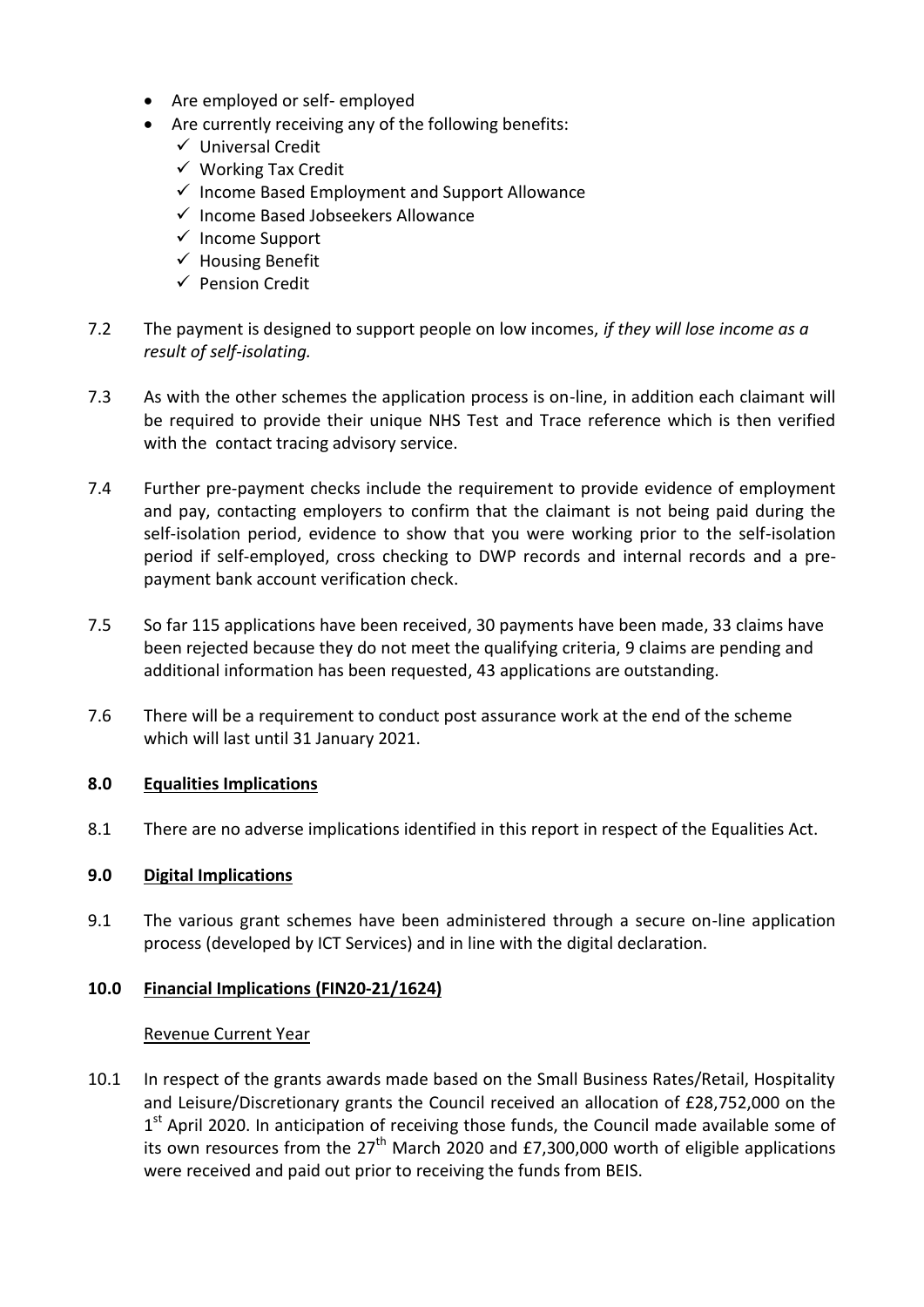- 10.2 The £28,752,000 was an estimate BEIS had calculated based on data they had received from the Valuation Office Agency and was to cover all of the grants, subject to an additional 5% allocation for the discretionary fund should the Council have needed it. As this funding was estimated by BEIS, there was an understanding that a reconciliation process would need to be completed once all of the grants had been distributed and any shortfalls or over allocations would be addressed.
- 10.3 Of the initial allocation, as per paragraphs 3.2 and 4.1 above, £27,869,105.67 was paid out across the three different grant schemes. This leaves £882,894.33 that will be returned to BEIS when the reconciliation process is completed. Data has been supplied to BEIS on the outturn figures, and the Council await confirmation of when these funds will be returned.
- 10.4 The Council received £170,000m as a New Burdens grant in order to compensate the Council for the administration of the grants.
- 10.5 The Council received £810,884 from MHCLG on 3<sup>rd</sup> April 2020 which related to the hardship relief for working age Council taxpayers. £150 reductions have been applied to all households of working age that are already in receipt of Council Tax Support. To date £681,708 has been allocated meaning £129,716 is remaining.
- 10.6 The Council received £74,644 on  $30<sup>th</sup>$  October from MHCLG in relation to the self-isolation grants. To date £27,000 has been awarded based on eligible applications. The Council received £26,919 as a New Burdens grant in order to compensate the Council for the administration of the grants.

### **11.0 Community Plan – Alignment to Objectives**

- 11.1 The delivery of the business grant schemes promptly and efficiently has contributed to the local economy and provided valuable support to local businesses, whereas the council tax reduction has provided additional support to working age households.
- 11.2 The test and trace self-isolation payment provides financial support to those residents required to self-isolate and at the same time acts as an incentive to self-isolate thereby helping to limit the spread of the virus.

# **12.0 RECOMMENDATIONS that:**

- **(a) Members note the progress made with the administration of the Business Grant Schemes, Council Tax Hardship Fund and the Test and Trace Support Payments; and**
- **(b) Members note the pre and post assurance checks conducted so far.**

### **Reason for Recommendations**

**To provide Members with an update on the administration of a number of Covid 19 revenue support schemes and to provide assurance of those schemes.**